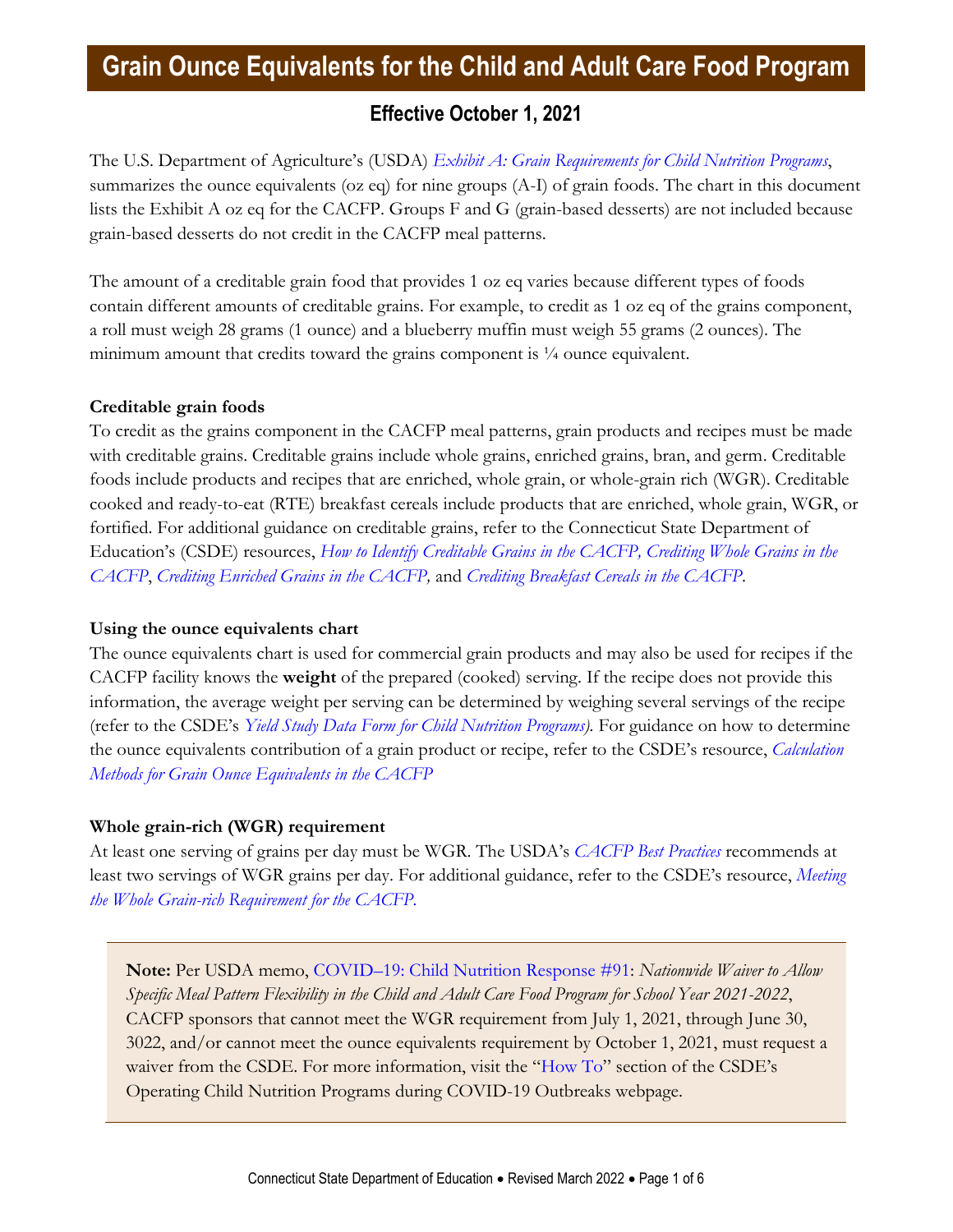| <b>Group A</b>                                                                                                                                                                                                                                                                                                                                                                                                                                                           | Oz Eq for Group A                                                                                                                                                                 |
|--------------------------------------------------------------------------------------------------------------------------------------------------------------------------------------------------------------------------------------------------------------------------------------------------------------------------------------------------------------------------------------------------------------------------------------------------------------------------|-----------------------------------------------------------------------------------------------------------------------------------------------------------------------------------|
| Bread-type coating<br>Breadsticks, hard<br>Chow mein noodles<br>Crackers, savory, e.g., saltines and snack crackers<br>Croutons<br>Pretzels, hard<br>Stuffing, dry (weights apply to bread in stuffing)                                                                                                                                                                                                                                                                  | 1 oz eq = 22 grams or $0.8$ ounce<br>$\frac{3}{4}$ oz eq = 17 grams or 0.6 ounce<br>$\frac{1}{2}$ oz eq = 11 grams or 0.4 ounce<br>$\frac{1}{4}$ oz eq = 6 grams or 0.2 ounce     |
| <b>Group B</b>                                                                                                                                                                                                                                                                                                                                                                                                                                                           | Oz Eq for Group B                                                                                                                                                                 |
| <b>Bagels</b><br>Batter-type coating<br><b>Biscuits</b><br>Breads, e.g., white, wheat, whole wheat, French, Italian<br>Buns, hamburger and hot dog<br>Crackers, sweet, e.g., graham crackers and animal crackers <sup>1</sup><br>Egg roll skins<br>English muffins<br>Pita bread, e.g., white, wheat, whole wheat<br>Pizza crust<br>Pretzels, soft<br>Rolls, e.g., white, wheat, whole wheat<br>Tortillas, wheat or corn<br>Tortilla chips, wheat or corn<br>Taco shells | 1 oz eq = 28 grams or 1 ounce<br>$\frac{3}{4}$ oz eq = 21 grams or 0.75 ounce<br>$\frac{1}{2}$ oz eq = 14 grams or 0.5 ounce<br>$\frac{1}{4}$ oz eq = 7 grams or 0.25 ounce       |
| <b>Group C</b>                                                                                                                                                                                                                                                                                                                                                                                                                                                           | Oz Eq for Group C                                                                                                                                                                 |
| Cornbread<br>Corn muffins<br>Croissants<br>Pancakes<br>Piecrust (only in meat/meat alternate pies)<br>Waffles                                                                                                                                                                                                                                                                                                                                                            | 1 oz eq = 34 grams or 1.2 ounces<br>$\frac{3}{4}$ oz eq = 26 grams or 0.9 ounce<br>$\frac{1}{2}$ oz eq = 17 grams or 0.6 ounce<br>$\frac{1}{4}$ oz eq = 9 grams or 0.3 ounce      |
| <b>Group D</b>                                                                                                                                                                                                                                                                                                                                                                                                                                                           | Oz Eq for Group D                                                                                                                                                                 |
| Muffins, all except corn                                                                                                                                                                                                                                                                                                                                                                                                                                                 | 1 oz eq = $55$ grams or 2 ounces<br>$\frac{3}{4}$ oz eq = 42 grams or 1.5 ounces<br>$\frac{1}{2}$ oz eq = 28 grams or 1.0 ounce<br>$\frac{1}{4}$ oz eq = 14 grams or 0.5 ounce    |
| Group E                                                                                                                                                                                                                                                                                                                                                                                                                                                                  | Oz Eq for Group E                                                                                                                                                                 |
| French toast                                                                                                                                                                                                                                                                                                                                                                                                                                                             | 1 oz eq = $69$ grams or 2.4 ounces<br>$\frac{3}{4}$ oz eq = 52 grams or 1.8 ounces<br>$\frac{1}{2}$ oz eq = 35 grams or 1.2 ounces<br>$\frac{1}{4}$ oz eq = 18 grams or 0.6 ounce |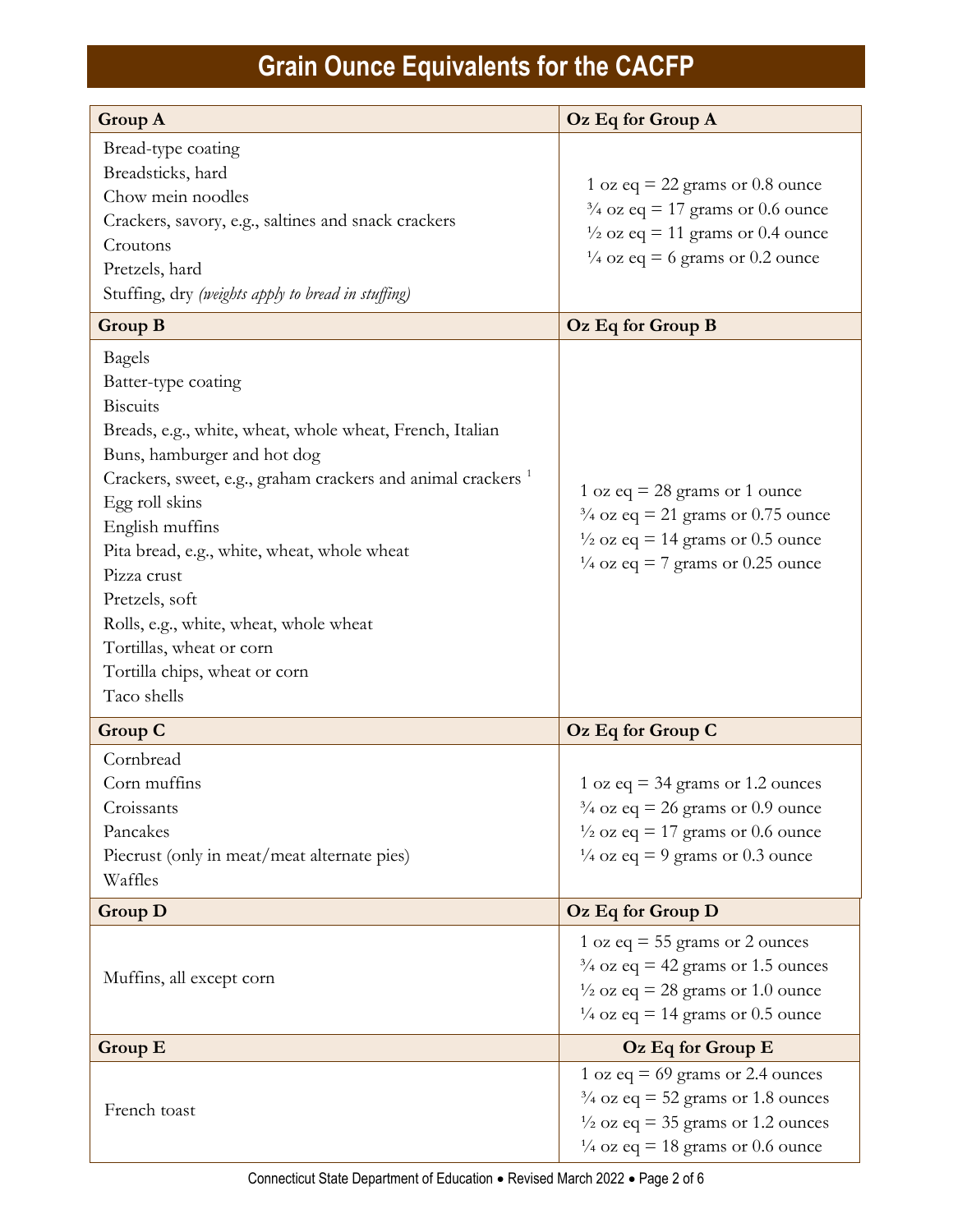| <b>Group F</b>                                                                                                                                                                                                                                                                                                                                            | Oz Eq for Group F                                                                                                                                                                                                                                                                                                                                                                                                                |
|-----------------------------------------------------------------------------------------------------------------------------------------------------------------------------------------------------------------------------------------------------------------------------------------------------------------------------------------------------------|----------------------------------------------------------------------------------------------------------------------------------------------------------------------------------------------------------------------------------------------------------------------------------------------------------------------------------------------------------------------------------------------------------------------------------|
| None (grain-based desserts do not credit) <sup>2</sup>                                                                                                                                                                                                                                                                                                    | None                                                                                                                                                                                                                                                                                                                                                                                                                             |
| <b>Group G</b>                                                                                                                                                                                                                                                                                                                                            | Oz Eq for Group G                                                                                                                                                                                                                                                                                                                                                                                                                |
| None (grain-based desserts do not credit) <sup>2</sup>                                                                                                                                                                                                                                                                                                    | None                                                                                                                                                                                                                                                                                                                                                                                                                             |
| <b>Group H</b>                                                                                                                                                                                                                                                                                                                                            | Oz Eq for Group H                                                                                                                                                                                                                                                                                                                                                                                                                |
| Barley<br>Breakfast cereals, cooked <sup>3</sup><br>Bulgur or cracked wheat<br>Cereal grains, e.g., amaranth, buckwheat,<br>cornmeal, corn grits, farina, kasha, millet,<br>oats, quinoa, wheat berries, and rolled wheat<br>Macaroni, all shapes<br>Noodles, all varieties<br>Pasta, all shapes<br>Ravioli, noodle only<br>Rice, brown or enriched white | 1 oz eq = $\frac{1}{2}$ cup cooked or<br>1 ounce (28 grams) dry<br>$\frac{1}{2}$ oz eq = $\frac{1}{4}$ cup cooked or<br>$\frac{1}{2}$ ounce (14 grams) dry                                                                                                                                                                                                                                                                       |
| Group I                                                                                                                                                                                                                                                                                                                                                   | Oz Eq for Group I                                                                                                                                                                                                                                                                                                                                                                                                                |
| Ready-to-eat (RTE) breakfast cereals (cold dry)                                                                                                                                                                                                                                                                                                           | 1 oz eq $=$ 1 cup or 1 ounce for flakes and rounds<br>1 oz eq = $1\frac{1}{4}$ cups or 1 ounce for puffed cereal<br>1 oz eq = $\frac{1}{4}$ cup or 1 ounce for granola<br>$\frac{1}{2}$ oz eq = $\frac{1}{2}$ cup or $\frac{1}{2}$ ounce for flakes and rounds<br>$\frac{1}{2}$ oz eq = $\frac{3}{4}$ cup or $\frac{1}{2}$ ounce for puffed cereal<br>$\frac{1}{2}$ oz eq = $\frac{1}{8}$ cup or $\frac{1}{2}$ ounce for granola |

As a best practice, the USDA encourages CACFP menus to limit sweet crackers (graham crackers and animal crackers) because of their higher sugar content. The CSDE recommends not serving sweet crackers more than twice per week, between all meals and snacks served.

<sup>2</sup> Grain-based desserts (excluding sweet crackers such as graham crackers and animal crackers) are not listed in this chart because they do not credit in the CACFP meal patterns. Examples include breakfast bars, brownies, cakes (including cupcakes and coffee cakes), cereal bars, cinnamon rolls, cinnamon streusel quick breads, cookies (all kinds, including vanilla wafers), doughnuts, gingerbread, granola bars, ice cream cones, marshmallow cereal treats, pastries (e.g., cinnamon buns, Danish, eclairs, sweet buns, sweet rolls, and toaster pastries) piecrusts in sweet pies (e.g., apple, coconut, blueberry, and pecan), sweet biscotti (such as those made with fruits, chocolate, or icing) sweet bread pudding, sweet croissants (e.g., chocolate filled), sweet scones (e.g., blueberry, raisin, and orange cranberry), and rice pudding. For more information, visit the USDA's webpage, [Grain-based Desserts in the CACFP.](https://www.fns.usda.gov/tn/grain-based-desserts-cacfp)

3 RTE and cooked breakfast cereals must be whole grain, enriched, or fortified; and cannot contain more than 6 grams of sugars per dry ounce (no more than 21.2 grams of sucrose and other sugars per 100 grams of dry cereal). For more information, refer to the CSDE's resource, *[Crediting Breakfast Cereals in the CACFP,](https://portal.ct.gov/-/media/SDE/Nutrition/CACFP/Crediting/Credit_Cereals_CACFP.pdf)* and visit the USDA's webpage, [Choose Breakfast Cereals that are Lower in Sugar.](https://www.fns.usda.gov/tn/choose-breakfast-cereals-are-lower-sugar)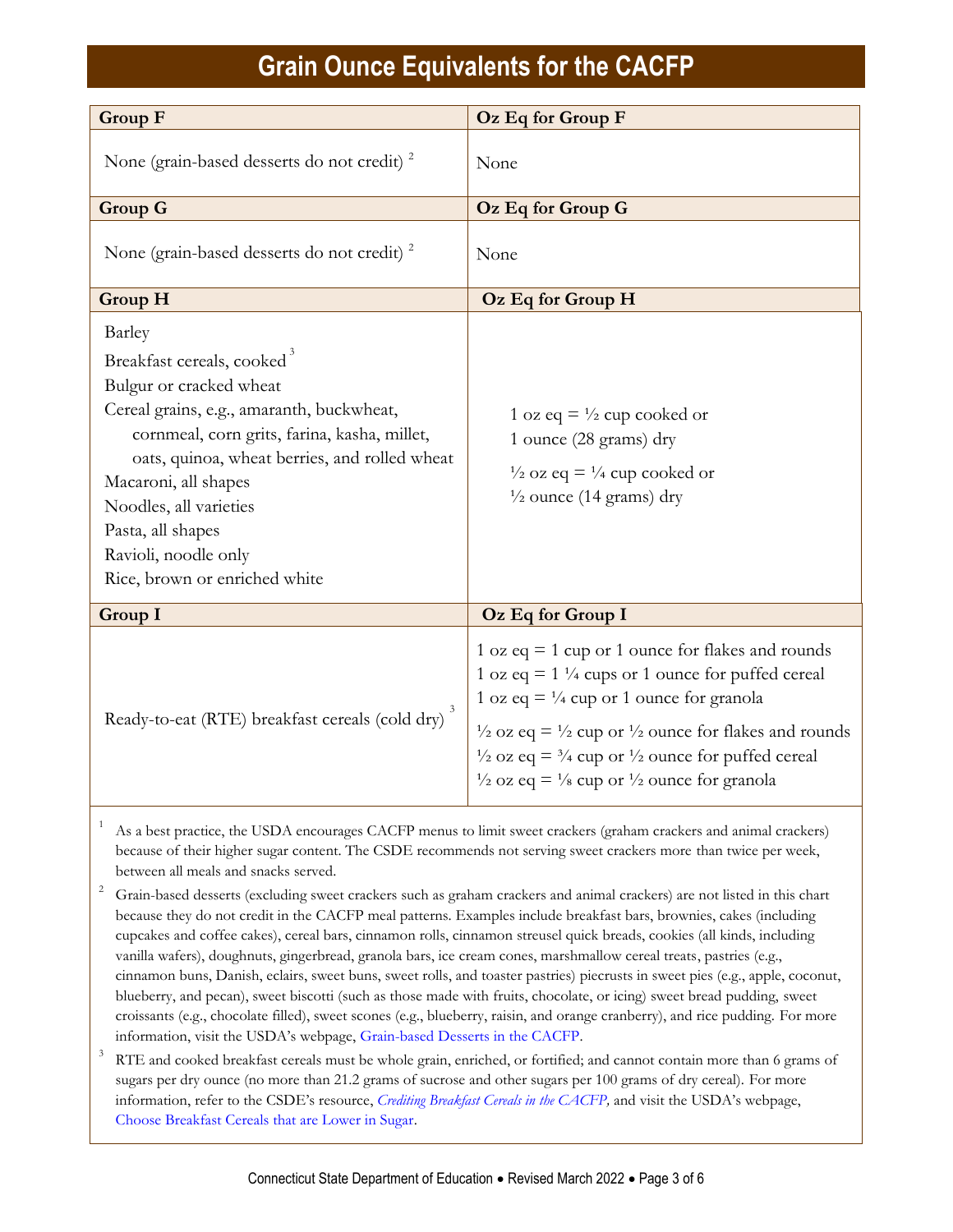### **Resources**

- Calculation Methods for Grain Ounce Equivalents in the CACFP (CSDE): [https://portal.ct.gov/-/media/SDE/Nutrition/CACFP/Crediting/](https://portal.ct.gov/-/media/SDE/Nutrition/CACFP/Crediting/Grain_Calculation_CACFP_Oz_Eq.pdf) [Grain\\_Calculation\\_CACFP\\_Oz\\_Eq.pdf](https://portal.ct.gov/-/media/SDE/Nutrition/CACFP/Crediting/Grain_Calculation_CACFP_Oz_Eq.pdf)
- Crediting Breakfast Cereals in the CACFP (CSDE): [https://portal.ct.gov/-/media/SDE/Nutrition/CACFP/Crediting/Credit\\_Cereals\\_CACFP.pdf](https://portal.ct.gov/-/media/SDE/Nutrition/CACFP/Crediting/Credit_Cereals_CACFP.pdf)
- Crediting Enriched Grains in the CACFP (CSDE): [https://portal.ct.gov/-/media/SDE/Nutrition/CACFP/Crediting/](https://portal.ct.gov/-/media/SDE/Nutrition/CACFP/Crediting/Credit_Enriched_Grains_CACFP.pdf) [Credit\\_Enriched\\_Grains\\_CACFP.pdf](https://portal.ct.gov/-/media/SDE/Nutrition/CACFP/Crediting/Credit_Enriched_Grains_CACFP.pdf)
- Crediting Whole Grains in the CACFP (CSDE): [https://portal.ct.gov/-/media/SDE/Nutrition/CACFP/Crediting/](https://portal.ct.gov/-/media/SDE/Nutrition/CACFP/Crediting/‌Credit_Whole_Grains_CACFP.pdf) [Credit\\_Whole\\_Grains\\_CACFP.pdf](https://portal.ct.gov/-/media/SDE/Nutrition/CACFP/Crediting/‌Credit_Whole_Grains_CACFP.pdf)
- Exhibit A: Grain Requirements for Child Nutrition Programs (USDA): <https://foodbuyingguide.fns.usda.gov/Content/TablesFBG/ExhibitA.pdf>
- Food Buying Guide Exhibit A Grains Tool (USDA): <https://foodbuyingguide.fns.usda.gov/ExhibitATool/Index>
- Food Buying Guide Section 4: Overview of Crediting Requirements for the Grains Component (USDA): [https://foodbuyingguide.fns.usda.gov/Content/TablesFBG/USDA\\_FBG\\_Section4\\_Grains.pdf](https://foodbuyingguide.fns.usda.gov/Content/TablesFBG/USDA_FBG_Section4_Grains.pdf)
- Food Buying Guide Section 4: Yield Table for Grains (USDA): [https://foodbuyingguide.fns.usda.gov/files/Reports/USDA\\_FBG\\_Section4\\_GrainsYieldTable.pdf](https://foodbuyingguide.fns.usda.gov/files/Reports/USDA_FBG_Section4_GrainsYieldTable.pdf)
- Grain-based Desserts in the CACFP Handouts and webinars in English and Spanish (USDA): <https://www.fns.usda.gov/tn/grain-based-desserts-cacfp>
- Grains Component for CACFP Adult Day Care Centers (CSDE webpage): [https://portal.ct.gov/SDE/Nutrition/Crediting-Foods-in-CACFP-Adult-Day-Care-Centers/](https://portal.ct.gov/SDE/Nutrition/Crediting-Foods-in-CACFP-Adult-Day-Care-Centers/Documents#Grains) [Documents#Grains](https://portal.ct.gov/SDE/Nutrition/Crediting-Foods-in-CACFP-Adult-Day-Care-Centers/Documents#Grains)
- Grains Component for CACFP Child Care Programs (CSDE webpage): [https://portal.ct.gov/SDE/Nutrition/Crediting-Foods-in-CACFP-Child-Care-Programs/](https://portal.ct.gov/SDE/Nutrition/Crediting-Foods-in-CACFP-Child-Care-Programs/Documents#Grains) [Documents#Grains](https://portal.ct.gov/SDE/Nutrition/Crediting-Foods-in-CACFP-Child-Care-Programs/Documents#Grains)
- How to Identify Creditable Grains for the CACFP (CSDE): [https://portal.ct.gov/-/media/SDE/Nutrition/CACFP/Crediting/](https://portal.ct.gov/-/media/SDE/Nutrition/CACFP/Crediting/Identify_Creditable_Grains_CACFP.pdf) [Identify\\_Creditable\\_Grains\\_CACFP.pdf](https://portal.ct.gov/-/media/SDE/Nutrition/CACFP/Crediting/Identify_Creditable_Grains_CACFP.pdf)
- Meeting the Whole Grain-rich Requirement for the CACFP (CSDE): [https://portal.ct.gov/-/media/SDE/Nutrition/CACFP/Crediting/](https://portal.ct.gov/-/media/SDE/Nutrition/CACFP/Crediting/WGR_Requirement_CACFP.pdf) [WGR\\_Requirement\\_CACFP.pdf](https://portal.ct.gov/-/media/SDE/Nutrition/CACFP/Crediting/WGR_Requirement_CACFP.pdf)
- Product Formulation Statement for Documenting Grains in Child Nutrition Programs (USDA): [https://www.fns.usda.gov/sites/default/files/resource-files/](https://www.fns.usda.gov/sites/default/files/resource-files/PFS_Grains_Oz_Eq_Fillable_508.pdf) [PFS\\_Grains\\_Oz\\_Eq\\_Fillable\\_508.pdf](https://www.fns.usda.gov/sites/default/files/resource-files/PFS_Grains_Oz_Eq_Fillable_508.pdf)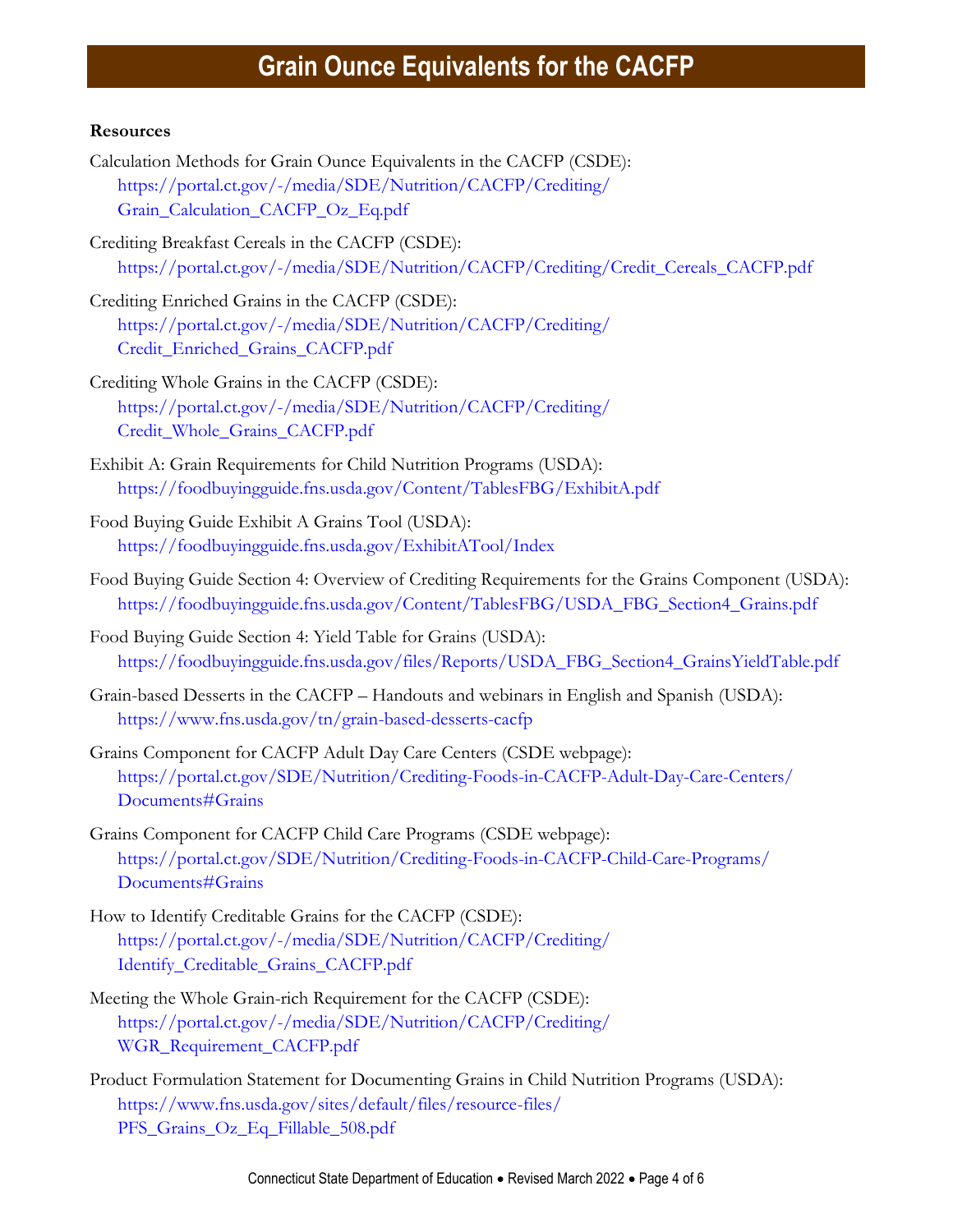- Product Formulation Statement for Documenting Grains in Child Nutrition Programs (USDA): [https://www.fns.usda.gov/sites/default/files/resource-files/](https://www.fns.usda.gov/sites/default/files/resource-files/PFS_Grains_Oz_Eq_Fillable_508.pdf) [PFS\\_Grains\\_Oz\\_Eq\\_Fillable\\_508.pdf](https://www.fns.usda.gov/sites/default/files/resource-files/PFS_Grains_Oz_Eq_Fillable_508.pdf)
- Product Formulation Statement for Documenting Grains in Child Nutrition Programs – Completed Sample (USDA): [https://www.fns.usda.gov/sites/default/files/resource-files/PFS\\_Example\\_Grains\\_Oz\\_Eq.pdf](https://www.fns.usda.gov/sites/default/files/resource-files/PFS_Example_Grains_Oz_Eq.pdf)
- USDA Final Rule (84 FR 50287): Delayed Implementation of Grains Ounce Equivalents in the Child and Adult Care Food Program: [https://www.federalregister.gov/documents/2019/09/25/2019-20808/delayed-implementation-of](https://www.federalregister.gov/documents/2019/09/25/2019-20808/delayed-implementation-of-grains-ounce-equivalents-in-the-child-and-adult-care-food-program)[grains-ounce-equivalents-in-the-child-and-adult-care-food-program](https://www.federalregister.gov/documents/2019/09/25/2019-20808/delayed-implementation-of-grains-ounce-equivalents-in-the-child-and-adult-care-food-program)
- USDA Memo CACFP 09-2018: Grain Requirements in the Child and Adult Care Food Program; Questions and Answers: <https://www.fns.usda.gov/cacfp/grain-requirements-cacfp-questions-and-answers>
- USDA Memo CACFP 16-2017: Grain-Based Desserts in the Child and Adult Care Food Program: <https://www.fns.usda.gov/cacfp/grain-based-desserts-child-and-adult-care-food-program>
- USDA Memo SP 34-2019, CACFP 15-2019 and SFSP 15-2019: Crediting Coconut, Hominy, Corn Masa, and Masa Harina in the Child Nutrition Programs: [https://www.fns.usda.gov/cn/crediting-coconut-hominy-corn-masa-and-masa-harina-child-nutrition](https://www.fns.usda.gov/cn/crediting-coconut-hominy-corn-masa-and-masa-harina-child-nutrition-programs)[programs](https://www.fns.usda.gov/cn/crediting-coconut-hominy-corn-masa-and-masa-harina-child-nutrition-programs)
- Using Child Nutrition (CN) Labels in the CACFP (CSDE): [https://portal.ct.gov/-/media/SDE/Nutrition/CACFP/Crediting/CNlabelCACFP.pdf](http://portal.ct.gov/-/media/SDE/Nutrition/CACFP/Crediting/Using_CN_labels_CACFP.pdf)
- Using Ounce Equivalents for Grains in the CACFP (USDA): [https://fns-prod.azureedge.net/sites/default/files/resource-files/](https://fns-prod.azureedge.net/sites/default/files/resource-files/CACFPworksheetGrainsOzEq%20.pdf) [CACFPworksheetGrainsOzEq%20.pdf](https://fns-prod.azureedge.net/sites/default/files/resource-files/CACFPworksheetGrainsOzEq%20.pdf)
- Webinar: Exhibit A Grains Tool to the Rescue (USDA): <https://www.fns.usda.gov/tn/exhibit-grains-tool-rescue>
- Webinar: How to Maximize the Exhibit A Grains Tool (USDA): <https://www.fns.usda.gov/tn/how-maximize-exhibit-grains-tool>
- Yield Study Data Form for Child Nutrition Programs (CSDE): [http://portal.ct.gov/-/media/SDE/Nutrition/NSLP/Crediting/Yield\\_Study\\_Form.pdf](http://portal.ct.gov/-/media/SDE/Nutrition/NSLP/Crediting/Yield_Study_Form.pdf)